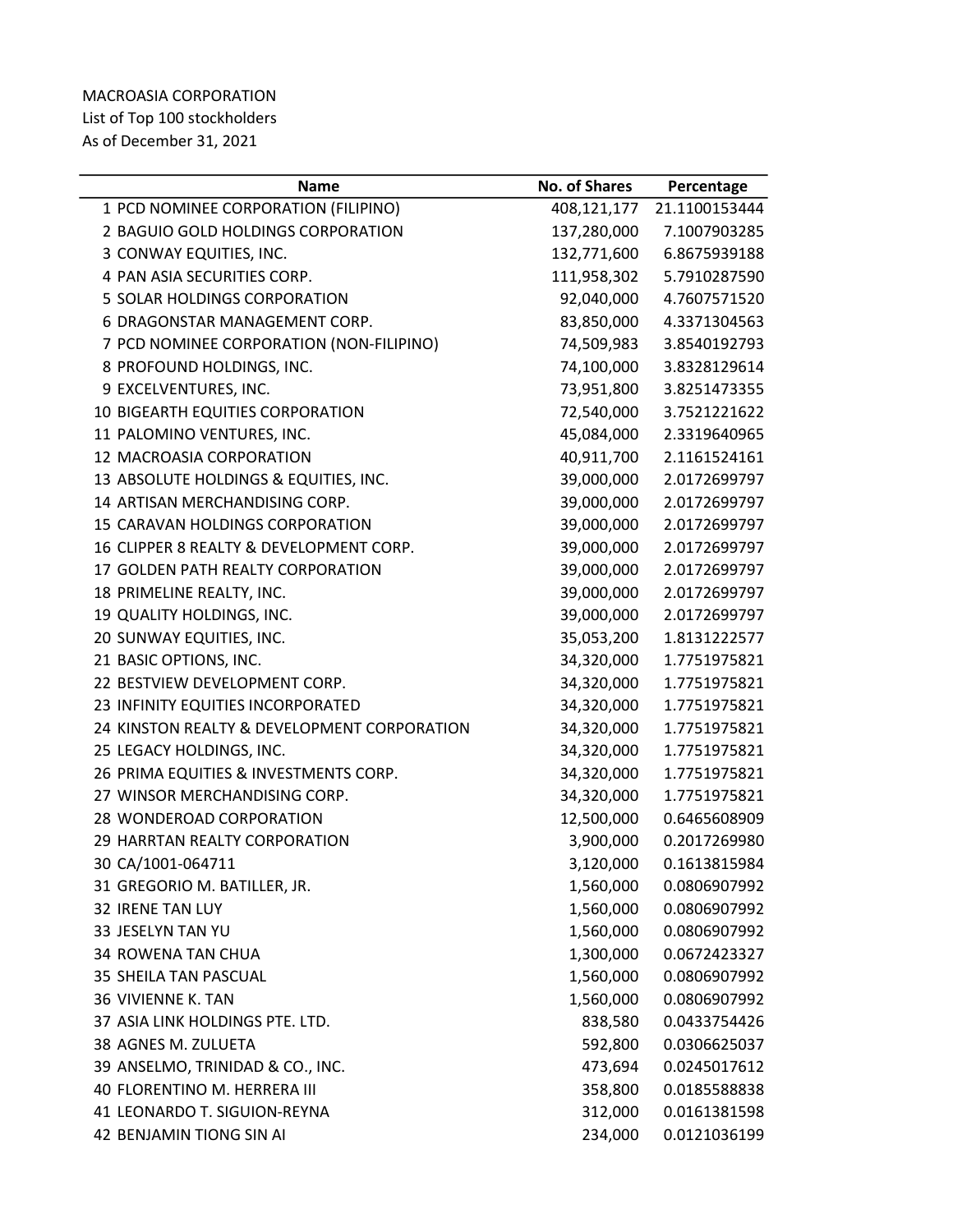EMILIO C. YU 234,000 0.0121036199 ANTONIO B. CHENG 195,000 0.0100863499 JAIME J. BAUTISTA 195,000 0.0100863499 JOSEPH T. CHUA 195,000 0.0100863499 LUCIO K. TAN, JR. 195,000 0.0100863499 MARIANO C. TANENGLIAN 195,000 0.0100863499 MOTORTRADE NATIONWIDE CORPORATION 195,000 0.0100863499 LOZANO A. TAN 179,400 0.0092794419 DIONISIO ONG 174,096 0.0090050932 CARLOS DYHONGPO 162,240 0.0083918431 BEN C. TIU 156,000 0.0080690799 CARMEN K. TAN 156,000 0.0080690799 ENRIQUE M. ABOITIZ, JR. 156,000 0.0080690799 HECTOR FLORENTO 156,000 0.0080690799 JOSEPH LIM A/C ILIMJS01 156,000 0.0080690799 LUCIO C. TAN 156,000 0.0080690799 LUCIO CHEN TAN III 156,000 0.0080690799 MARIXI R. PRIETO 156,000 0.0080690799 MICHAEL G. TAN 156,000 0.0080690799 SAMUEL CANG UY 156,000 0.0080690799 GEORGE SYCIP 150,000 0.0077587307 KYLE ELLIS CHEN TAN 124,800 0.0064552639 EDUARDO TAN LUY 120,000 0.0062069846 ANNIE CHU CHUA 109,200 0.0056483559 JOSEPH CHUA & CO., INC. 108,357 0.0056047519 BONIFACIO YAO 93,600 0.0048414480 ANGEL DY 78,000 0.0040345400 ANTONIO S. DY (VSK-38) 76,440 0.0039538492 LO LAN YING 73,320 0.0037924676 ONG SECURITIES CORPORATION 54,108 0.0027987293 GEORGE D. TAN 53,976 0.0027919017 IMPERIAL, DE GUZMAN, ABALOS & CO., INC. 49,998 0.0025861401 I. ACKERMAN & CO., INC. 47,080 0.0024352069 TEE LING KIAT &/OR LEE LIN HO 39,390 0.0020374427 MA. THERESA T. DEFENSOR A/C IDEFMA01 39,000 0.0020172700 E. SANTAMARIA & CO., INC. 38,906 0.0020124078 EBC SECURITIES CORPORATION 37,050 0.0019164065 G.D. TAN & CO., INC. 35,232 0.0018223707 R. COYIUTO SECURITIES, INC. 35,175 0.0018194223 82 ZENAID YAP GO 35,100 35,100 35,100 35,100 35,100 35,100 35,100 35,100 35,100 35,100 35,100 35,100 35,100 35 MARIANO YU & CO., INC. 33,360 0.0017255417 84 BA SECURITIES, INC. 2010 12:00:00 12:00 131,200 1.0016138160 85 LILY S. HO 31,200 0.0016138160 86 SECURITIES SPECIALIST, INC. 2012 22: 20:0015912122 87 NENITA CHING 28,080 28,080 28,080 28,080 28,080 28,080 28,080 28,080 28,080 28,080 28,080 28,080 29,000 28,0 88 WEE AH KEE 27,150 0.0014043303 ANSALDO, GODINEZ & CO., INC. 25,864 0.0013378121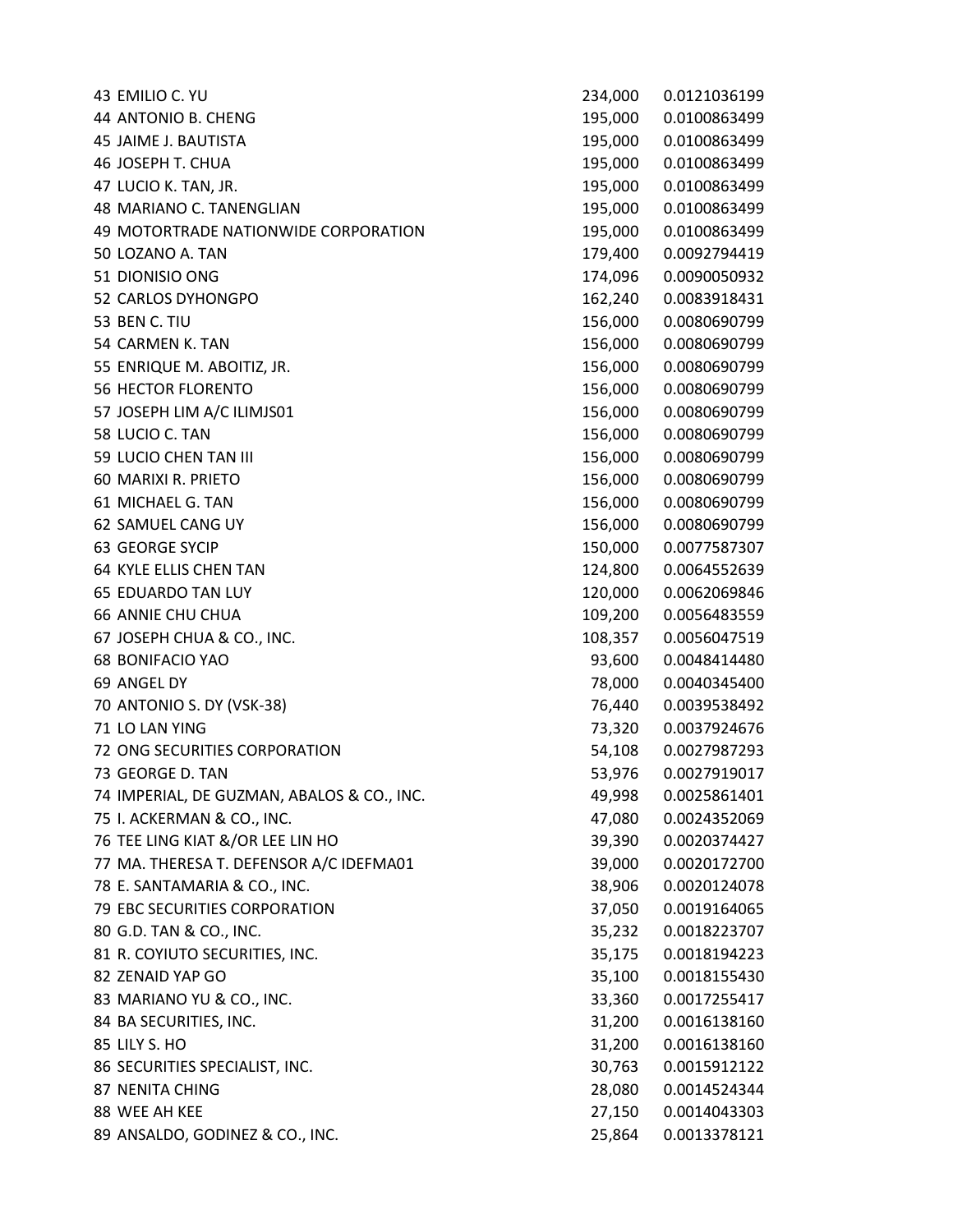| <b>Total</b>                        | 1,932,148,799 | 99.9401479101 |
|-------------------------------------|---------------|---------------|
| 100 R. C. LEE SECURITIES, INC.      | 17,316        | 0.0008956679  |
| 99 H. E. BENNETT SECURITIES, INC.   | 17,680        | 0.0009144957  |
| 98 R & L INVESTMENT, INC.           | 17,877        | 0.0009246855  |
| 97 RAYMUNDO R. VALENZUELA           | 19,500        | 0.0010086350  |
| 96 OSCAR NG TAN                     | 19,500        | 0.0010086350  |
| 95 J.T. FLORES JR. & CO., INC.      | 19,562        | 0.0010118419  |
| 94 ALFONSO UY                       | 20,841        | 0.0010779980  |
| 93 DAVID GO SECURITIES CORP.        | 21,184        | 0.0010957397  |
| 92 TIONG SECURITIES, INC.           | 21,933        | 0.0011344816  |
| 91 ASIAN APPRAISAL HOLDINGS, INC.   | 22,285        | 0.0011526888  |
| 90 KENNETH C. ASUNCION A/C IASUKE01 | 23,400        | 0.0012103620  |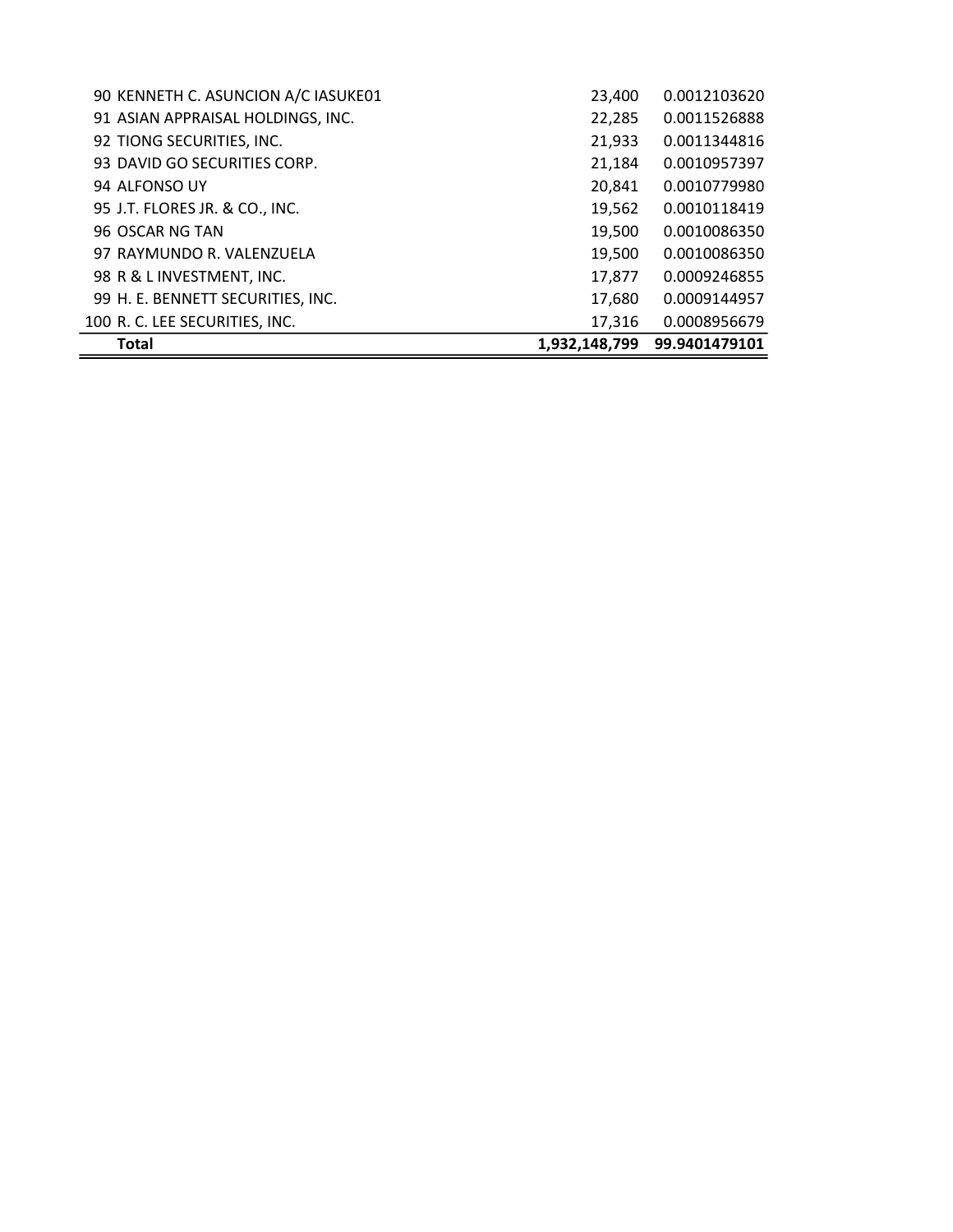### **OUTSTANDING BALANCES FOR A SPECIFIC COMPANY**

## Company Code - MAC000000000

| Business Date: December 31, 2021                  |                 |
|---------------------------------------------------|-----------------|
| <b>BPNAME</b>                                     | <b>HOLDINGS</b> |
| UPCC SECURITIES CORP.                             | 107,320         |
| A & A SECURITIES, INC.                            | 117,360         |
| ABACUS SECURITIES CORPORATION                     | 40,897,072      |
| PHILSTOCKS FINANCIAL INC                          | 4,529,833       |
| A. T. DE CASTRO SECURITIES CORP.                  | 174,000         |
| ALPHA SECURITIES CORP.                            | 645,300         |
| <b>BA SECURITIES, INC.</b>                        | 1,256,616       |
| AP SECURITIES INCORPORATED                        | 4,981,034       |
| ANSALDO, GODINEZ & CO., INC.                      | 993,342         |
| AB CAPITAL SECURITIES, INC.                       | 2,274,117       |
| SB EQUITIES, INC.                                 | 25,738,508      |
| ASIA PACIFIC CAPITAL EQUITIES & SECURITIES CORP.  | 15,600          |
| ASIASEC EQUITIES, INC.                            | 46,170          |
| ASTRA SECURITIES CORPORATION                      | 5,501,810       |
| CHINA BANK SECURITIES CORPORATION                 | 1,742,500       |
| BELSON SECURITIES, INC.                           | 12,676,092      |
| BENJAMIN CO CA & CO., INC.                        | 19,110          |
| B. H. CHUA SECURITIES CORPORATION                 | 21,300          |
| <b>JAKA SECURITIES CORP.</b>                      | 8,620           |
| <b>BPI SECURITIES CORPORATION</b>                 | 22,008,236      |
| CAMPOS, LANUZA & COMPANY, INC.                    | 63,040          |
| SINCERE SECURITIES CORPORATION                    | 361,860         |
| CTS GLOBAL EQUITY GROUP, INC.                     | 1,486,860       |
| TRITON SECURITIES CORP.                           | 4,831,868       |
| <b>IGC SECURITIES INC.</b>                        | 25,668          |
| <b>CUALOPING SECURITIES CORPORATION</b>           | 780             |
| DAVID GO SECURITIES CORP.                         | 656,570         |
| DIVERSIFIED SECURITIES, INC.                      | 113,531         |
| E. CHUA CHIACO SECURITIES, INC.                   | 624,862         |
| <b>EAST WEST CAPITAL CORPORATION</b>              | 1,390           |
| <b>EASTERN SECURITIES DEVELOPMENT CORPORATION</b> | 1,807,562       |
| EQUITIWORLD SECURITIES, INC.                      | 335,680         |
| <b>EVERGREEN STOCK BROKERAGE &amp; SEC., INC.</b> | 1,692,890       |
| FIRST ORIENT SECURITIES, INC.                     | 816,180         |
| FIRST INTEGRATED CAPITAL SECURITIES, INC.         | 1,128,000       |
| F. YAP SECURITIES, INC.                           | 596,947         |
| AURORA SECURITIES, INC.                           | 1,148,400       |
| GLOBALINKS SECURITIES & STOCKS, INC.              | 407,710         |
| JSG SECURITIES, INC.                              | 305,250         |
| GOLDSTAR SECURITIES, INC.                         | 2,205,600       |
| GUILD SECURITIES, INC.                            | 8,411,764       |
| HDI SECURITIES, INC.                              | 2,026,800       |
| H. E. BENNETT SECURITIES, INC.                    | 28,876          |
| HK SECURITIES, INC.                               | 1,560           |
| I. ACKERMAN & CO., INC.                           | 8,938           |
| I. B. GIMENEZ SECURITIES, INC.                    | 465,580         |
| INVESTORS SECURITIES, INC,                        | 715,235         |
| IMPERIAL, DE GUZMAN, ABALOS & CO., INC.           | 65,510          |
| INTRA-INVEST SECURITIES, INC.                     | 6,600           |
| ASIAN CAPITAL EQUITIES, INC.                      | 10,920          |
| J.M. BARCELON & CO., INC.                         | 10,000          |
| VALUE QUEST SECURITIES CORPORATION                | 782,400         |
| STRATEGIC EQUITIES CORP.                          | 3,701,733       |
| LARRGO SECURITIES CO., INC.                       | 1,063,450       |
| LITONJUA SECURITIES, INC.                         | 1,300           |
| LOPEZ, LOCSIN, LEDESMA & CO., INC.                | 12,000          |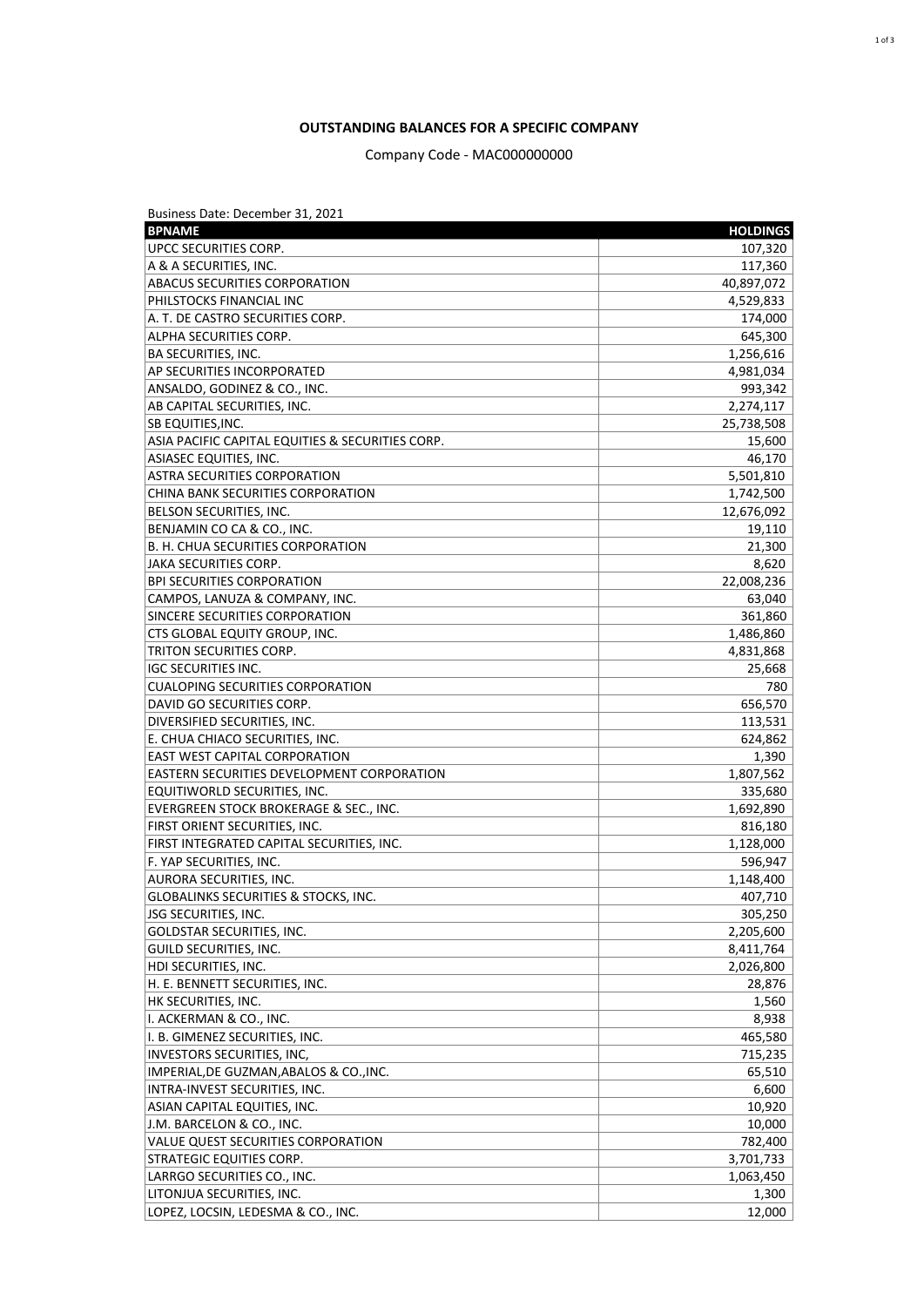| <b>BPNAME</b>                                     | <b>HOLDINGS</b> |
|---------------------------------------------------|-----------------|
| LUCKY SECURITIES, INC.                            | 1,137,280       |
| LUYS SECURITIES COMPANY, INC.                     | 61,200          |
| <b>MANDARIN SECURITIES CORPORATION</b>            | 1,474,780       |
| COL Financial Group, Inc.                         | 89,807,902      |
| DA MARKET SECURITIES, INC.                        | 145,000         |
| MERCANTILE SECURITIES CORP.                       | 31,200          |
| MERIDIAN SECURITIES, INC.                         | 433,360         |
| MDR SECURITIES, INC.                              | 79,560          |
| REGIS PARTNERS, INC.                              | 840             |
| MOUNT PEAK SECURITIES, INC.                       | 8,464           |
| NEW WORLD SECURITIES CO., INC.                    | 194,480         |
| OPTIMUM SECURITIES CORPORATION                    | 144,110         |
| RCBC SECURITIES, INC.                             | 1,469,550       |
| PAN ASIA SECURITIES CORP.                         | 9,567,952       |
| PAPA SECURITIES CORPORATION                       | 874,304         |
| MAYBANK ATR KIM ENG SECURITIES, INC.              | 7,443,614       |
| PLATINUM SECURITIES, INC.                         | 13,170          |
| PNB SECURITIES, INC.                              | 2,723,606       |
| PREMIUM SECURITIES, INC.                          | 27,460          |
| SALISBURY BKT SECURITIES CORPORATION              | 1,398,540       |
| QUALITY INVESTMENTS & SECURITIES CORPORATION      | 1,548,050       |
| R & L INVESTMENTS, INC.                           | 4,560           |
| ALAKOR SECURITIES CORPORATION                     | 4,000           |
| R. COYIUTO SECURITIES, INC.                       | 314,757         |
| REGINA CAPITAL DEVELOPMENT CORPORATION            | 1,362,410       |
| R. NUBLA SECURITIES, INC.                         | 2,492,868       |
| AAA SOUTHEAST EQUITIES, INCORPORATED              | 1,606,290       |
| R. S. LIM & CO., INC.                             | 151,274         |
| RTG & COMPANY, INC.                               | 140,052         |
| S.J. ROXAS & CO., INC.                            | 1,116,835       |
| SECURITIES SPECIALISTS, INC.                      | 47,861          |
| FIDELITY SECURITIES, INC.                         | 272,420         |
| SUMMIT SECURITIES, INC.                           | 999,876         |
| STANDARD SECURITIES CORPORATION                   | 490,730         |
| TANSENGCO & CO., INC.                             | 479,986         |
| THE FIRST RESOURCES MANAGEMENT & SECURITIES CORP. | 1,196,070       |
| TOWER SECURITIES, INC.                            | 2,245,916       |
| UCPB SECURITIES, INC.                             | 135,660         |
| UOB KAY HIAN SECURITIES (PHILS.), INC.            | 252,000         |
| VENTURE SECURITIES, INC.                          | 26,220          |
| FIRST METRO SECURITIES BROKERAGE CORP.            | 28,880,719      |
| WEALTH SECURITIES, INC.                           | 11,643,617      |
| WESTLINK GLOBAL EQUITIES, INC.                    | 192,850         |
| BERNAD SECURITIES, INC.                           | 1,548,650       |
| YAO & ZIALCITA, INC.                              | 371,402         |
| YU & COMPANY, INC.                                | 436,796         |
| <b>BDO SECURITIES CORPORATION</b>                 | 41,748,440      |
| EAGLE EQUITIES, INC.                              | 488,960         |
| GOLDEN TOWER SECURITIES & HOLDINGS, INC.          | 117,022         |
| SOLAR SECURITIES, INC.                            | 2,877,980       |
| G.D. TAN & COMPANY, INC.                          | 444,810         |
| CLSA PHILIPPINES, INC.                            | 428             |
| PHILIPPINE EQUITY PARTNERS, INC.                  | 8,851,414       |
| UNICAPITAL SECURITIES INC.                        | 2,420,996       |
| SunSecurities, Inc.                               | 388,888         |
| ARMSTRONG SECURITIES, INC.                        | 17,940          |
| TIMSON SECURITIES, INC.                           | 1,259,028       |
| VC SECURITIES CORPORATION                         | 15,500          |
| CITIBANK N.A.                                     | 20,549,580      |
| DEUTSCHE BANK MANILA-CLIENTS A/C                  | 39,268,972      |
| DEUTSCHE BANK MANILA-CLIENTS A/C                  | 7,170,580       |
| STANDARD CHARTERED BANK                           | 5,732,231       |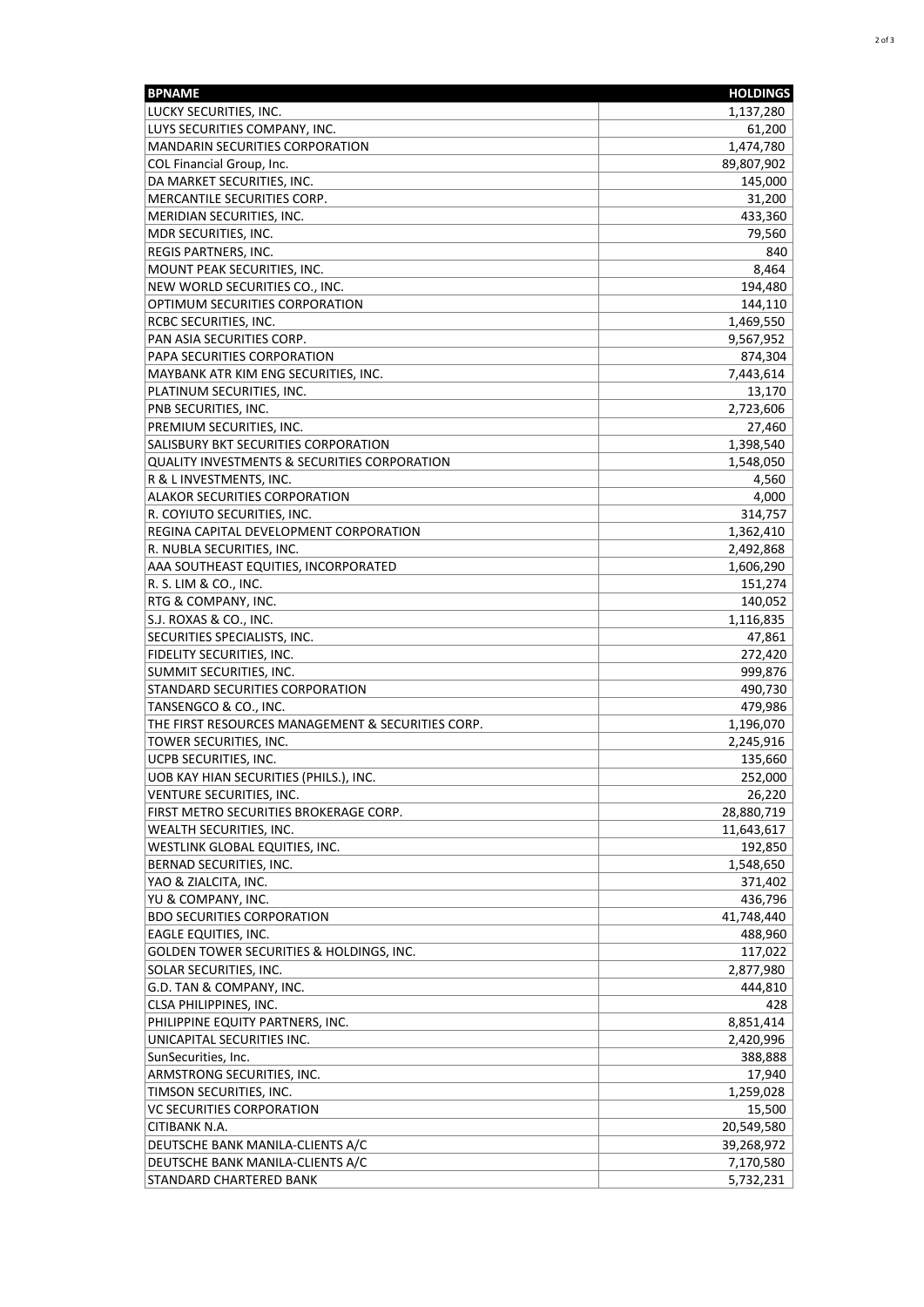| <b>BPNAME</b>                                                | <b>HOLDINGS</b> |
|--------------------------------------------------------------|-----------------|
| THE HONGKONG AND SHANGHAI BANKING CORP. LTD. -CLIENTS' ACCT. | 11,348,972      |
| <b>MBTC - TRUST BANKING GROUP</b>                            | 1,454,692       |
| <b>GOVERNMENT SERVICE INSURANCE SYSTEM</b>                   | 3,707,556       |
| AB CAPITAL & INVESTMENT CORP. - TRUST & INVESTMENT DIV.      | 91,650          |
| MACROASIA CORP.                                              | 26              |
|                                                              |                 |
| Total                                                        | 482,631,160     |

If no written notice of any error or correction is received by PDTC within five (5) calendar days from receipt hereof, you shall be deemed to have accepted the accuracy and completeness of the details indicated in this report.